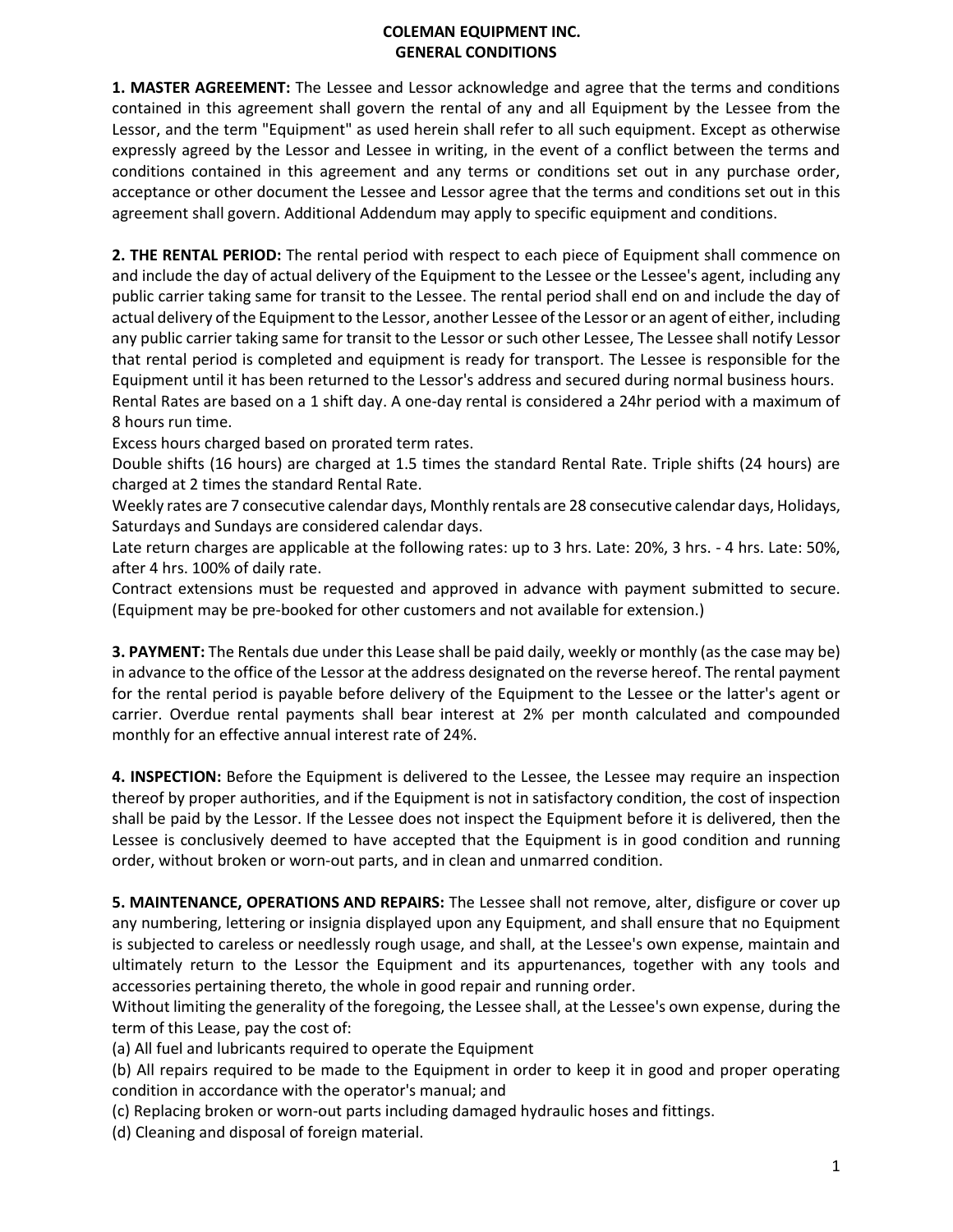## **COLEMAN EQUIPMENT INC. GENERAL CONDITIONS**

In addition, the maintenance of tires and tracks on all Equipment so equipped is the responsibility of the Lessee. Repairs to and or replacement of, tires or tracks will be charged to the Lessee, as will any service calls to the location of the Equipment if the Equipment is not brought to the Lessor's yard. No allowance will be made for any downtime or inconvenience caused to the Lessee by failure of any tires, tracks, and wheels and/or associated Equipment.

**6. DAMAGE TO EQUIPMENT:** The Lessee shall indemnify and hold harmless the Lessor against all loss and damage to the Equipment during the rental period and the appraisal for any such loss or damage shall be based on the replacement cost of Equipment without deduction for depreciation. The Lessee will provide the Lessor with a certificate of insurance covering the replacement cost of the Equipment without deduction for depreciation that shall be kept in effect from the time the Equipment is shipped by the Lessor until it is returned to the Lessor or delivered to another Lessee of the Lessor.

**7. LIABILITY OF LESSEE:** The Lessee shall indemnify and hold harmless the Lessor against all loss, expenses, penalties, damages, condemnations and legal costs which the Lessor may suffer or may be required or condemned to pay for personal injuries (including death and/or property damages suffered by any person by reason of the Equipment or the operation, handling, transportation or use thereof by or while in the hands of the Lessee or the latter's employees, agents or carriers. The Lessee shall remain responsible for the Equipment until it has been returned to the Lessor during business hours. The Lessee shall maintain at its own expense, public liability and all risk property insurance in adequate amounts to fully cover this indemnity. The Lessee hereby renounces all claims which the lessee may have against the Lessor for any loss or damage which the lessee may suffer, either directly or indirectly, by reason of the condition of the Equipment or its suitability for the work it may be required to perform.

**8. TITLE:** Title to the Equipment shall at all times be and remain vested in the Lessor and nothing contained in this Lease shall be deemed to have the effect or conferring upon the Lessee any right or title whatsoever in or to the Equipment, other than that of Lessee. The Lessee shall not incur or permit to exist any lien or other encumbrance on or with respect to the Equipment. The Lessee shall give the Lessor immediate notice in case any of the Equipment is levied upon or from any cause becomes liable to seizure.

**9. TERMINATION OF LEASE:** Should the Lessee fail to make any payment after it becomes due, or become bankrupt, insolvent or have a receiver appointed, or fail to maintain and operate or to return the Equipment as provided in this Lease, or violate any other provision hereof the Lessor may terminate this lease, re-take possession of the Equipment without becoming liable for trespass, and recover all rentals due, full damages for any injury to and all expenses incurred in obtaining the return of the Equipment. Should the Lessor fail to ship the Equipment in good and running order, the Lessee may, upon giving the Lessor notice, terminate the lease and recover any amount paid by the lessee to the Lessor hereunder. All outstanding obligations shall survive termination of the lease.

**10. SUBLETTING AND LOCATION:** None of the Equipment shall be sublet by the Lessee, nor shall the lessee assign or transfer any interest in this Lease without the previous written consent of the Lessor. The Equipment shall be used only at the location shown on the face of this Lease.

**11. SUBROGATION:** ln the event of any loss or damage to the Equipment, Lessor will have the right of subrogation with respect to any right of the Lessee to recover against any person, firm or corporation. Lessee will execute and deliver whatever instruments and papers are required and do whatever else is necessary to secure such rights. Lessee will cooperate fully with Lessor and or its insurer(s) in the prosecution of those rights and will neither take or permit nor suffer any action to prejudice Lessor's rights with respect thereto.